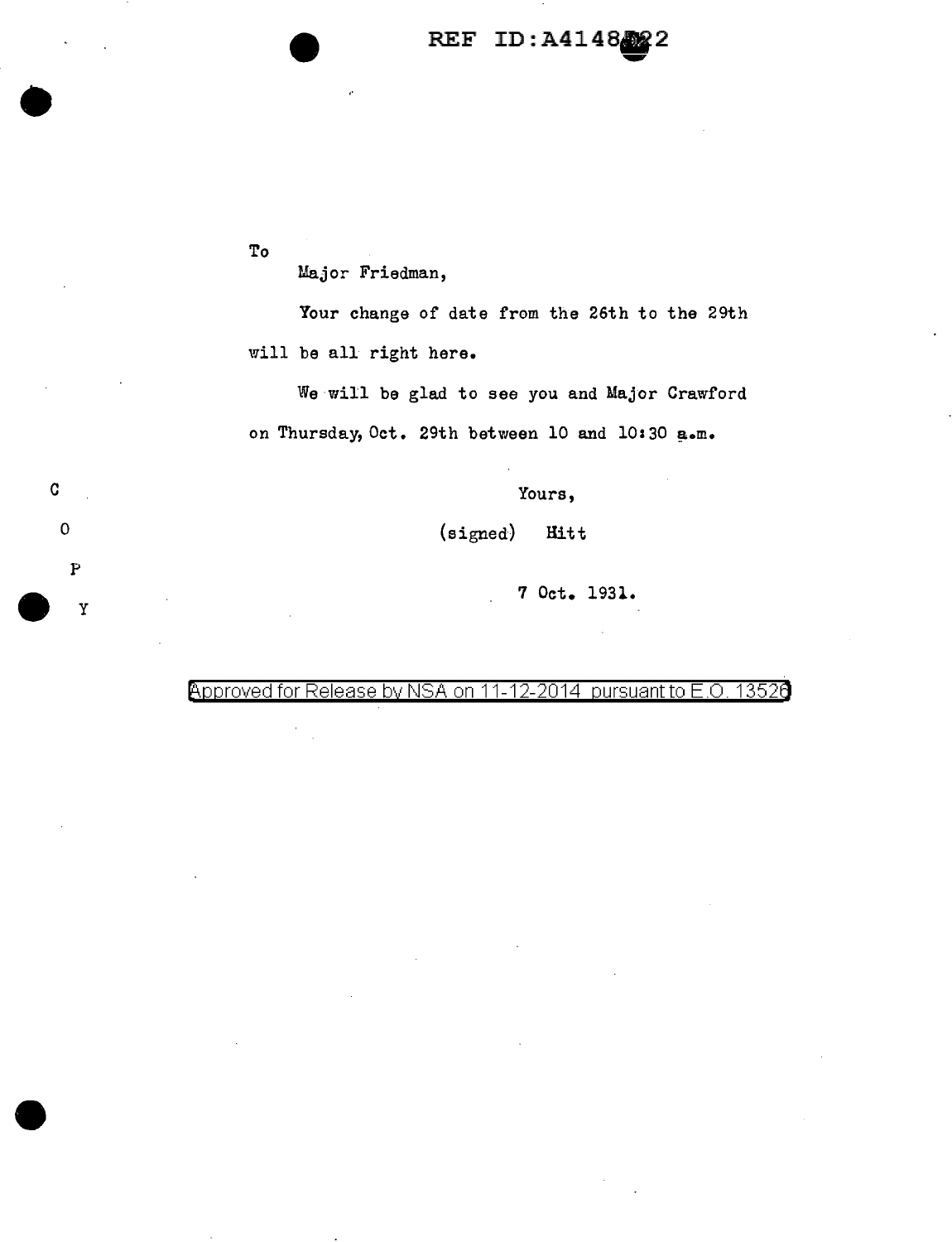REF ID:A414822 **0** 

WAR· DEPARTMENT OFFICE OF THE CHIEF SIGNAL OFFICER WASHINGTON

October 6, 1931

.,

Colonel Parker Hitt, U. s. A., Retired, International Telephone & Telegraph Company 67 Broad Street, New York City, N. Y.

Dear Colonel Hitt:

c

0

P<br>
y<br>
y

p

Many thanks for your note which was received this morning.

A slight change in plans makes it more advisable that Major Crawford and I come to New York on Thursday morning, October 29, rather than Monday morning. I hope that this change will not inconvenience you, but if it does, please do not hesitate to let me know and we will try some other date. The hour set namely between 10:00 and 10130, is very satisfactory to us.

For your convenience I enclose a self-addressed, franked envelope.

Sinc:erely yours,

l Encl.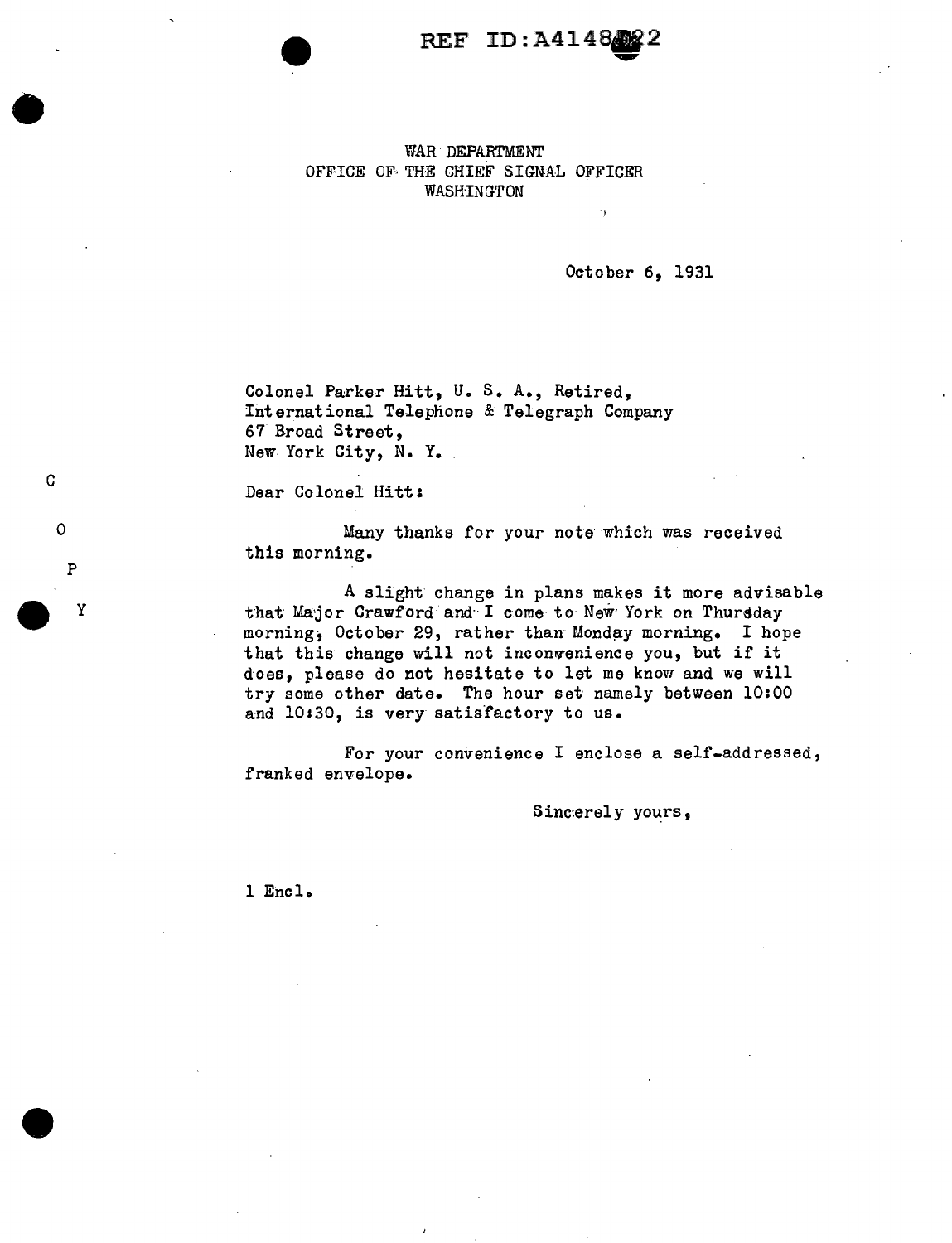## REF ID:A414882

My Dear Friedman,

c 0  $\, {\bf P}$ y

Reference yours of the 2nd, I will be glad to show you the machines on Oct. 26. Let us say 10100 or 10130 a.m. if that will suit your convenience.

Yours,

(signed) Hitt

5 Oct. 1931

Regards to Crawford who is invited too, of course. P. H.